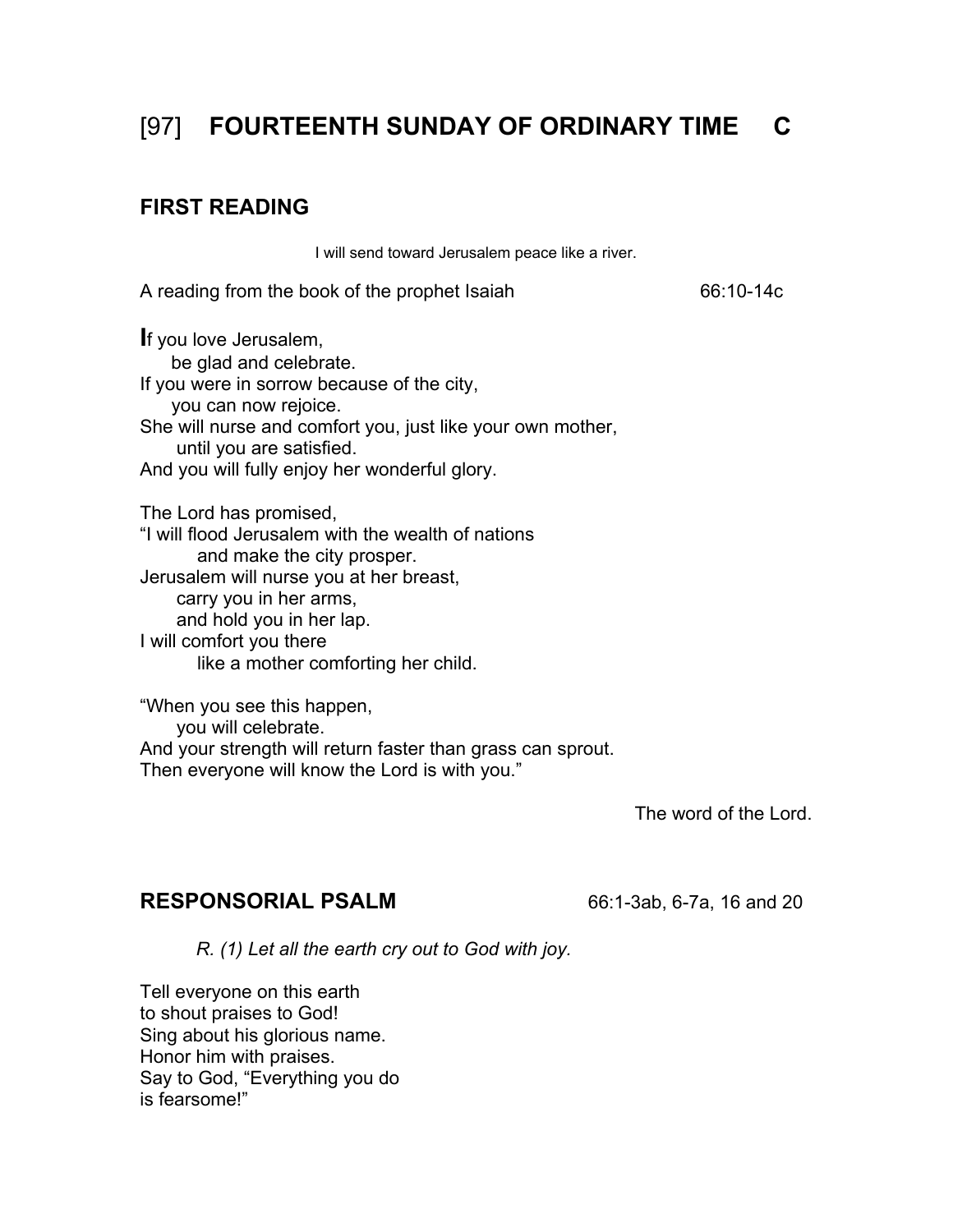*R. Let all the earth cry out to God with joy.*

When God made the sea dry up, our people walked across, and because of him, we celebrated there. His mighty power rules forever.

### *R. Let all the earth cry out to God with joy.*

All who worship God, come here and listen; I will tell you everything God has done for me. Let's praise God! He listened when I prayed, and his is always kind.

*R. Let all the earth cry out to God with joy.*

**ALLELUIA** Colossians 3:15a, 16a

 *R. Alleluia, alleluia.* 

 May the peace of Christ rule in your hearts, and the fullness of his message live within you.

*R. Alleluia, alleluia.* 

## **GOSPEL**

Your peace will rest upon that person. † A reading from the holy gospel according to Luke 10:1-9 **T**he Lord chose seventy-two other followers and sent them out two by two to every town and village where he was about to go.

He said to them: "A large crop is in the fields,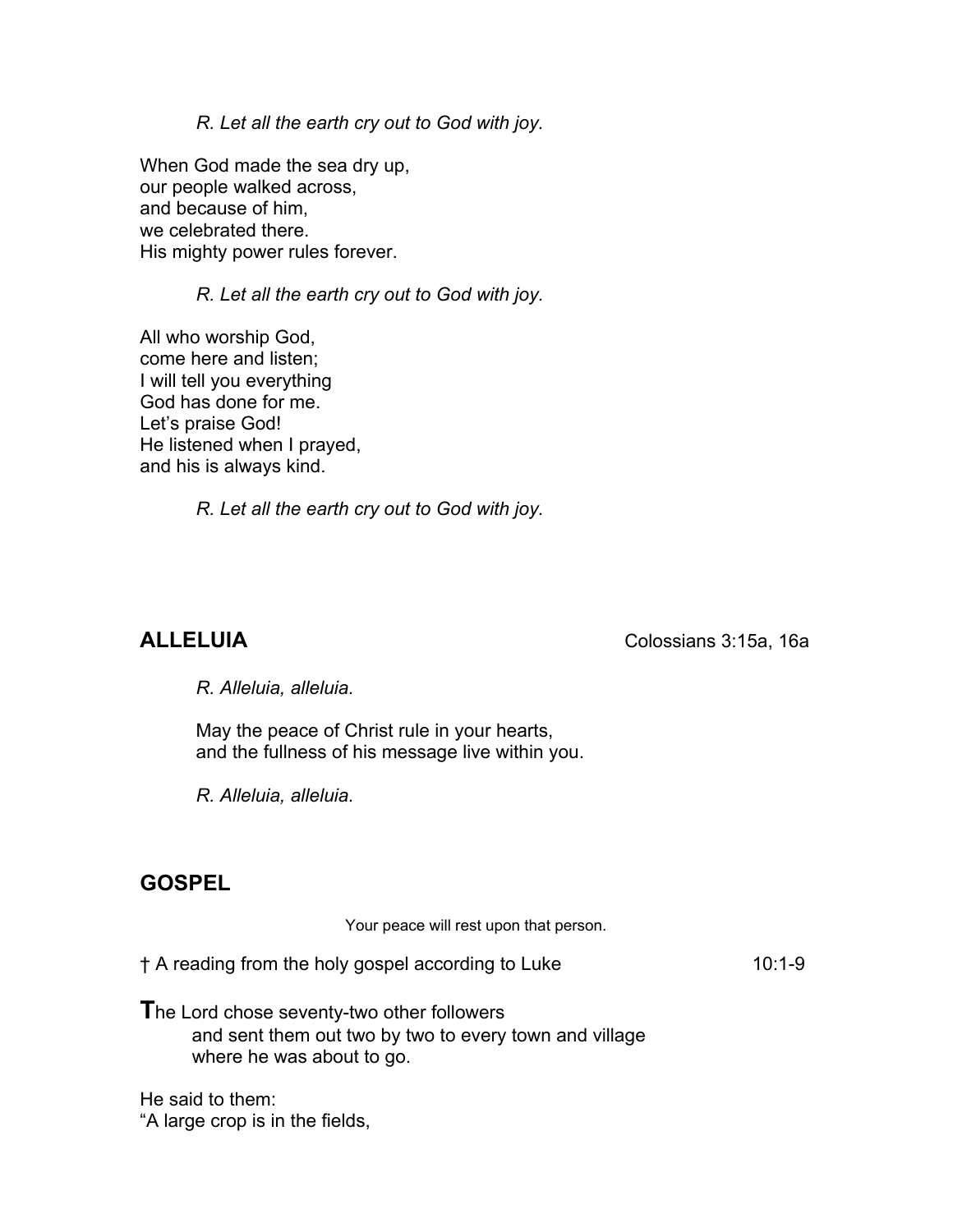but there are only a few workers. Ask the Lord in charge of the harvest to send out workers to bring it in.

Now go,

 but remember, I am sending you like lambs into a pack of wolves. Don't take along a moneybag or a traveling bag or sandals. And don't waste time greeting people on the road.

"As soon as you enter a home, say, 'God bless this home with peace.' If the people living there are peace-loving, your prayer for peace will bless them.

But if they are not peace-loving,

your prayer will return to you.

"Stay with the same family,

 eating and drinking whatever they give you, because workers are worth what they earn. Don't move around from house to house.

"If the people of a town welcome you, eat whatever they offer you. Heal their sick and say, 'God's kingdom will soon be here!' "

The gospel of the Lord.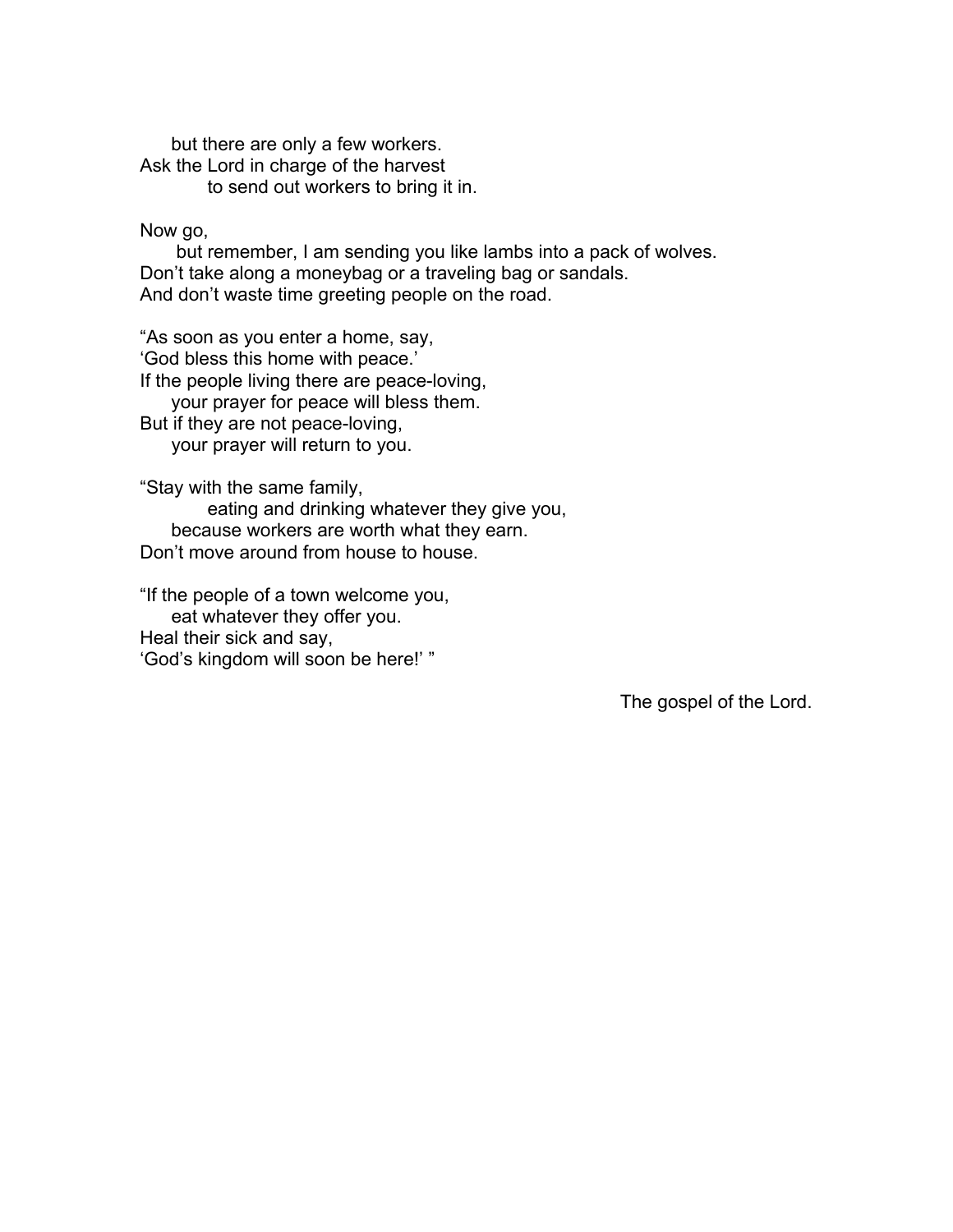

#### **Fourteenth Sunday in Ordinary Time Cycle C**

#### **Prayer:**

Dear Jesus, Thank you for loving me and for all of the great gifts you have given me! Please help me to show others how much you love them too! In your name we pray. Amen

#### **Readings:**

Isaiah 66:10-14c Psalm 66:1-3ab, 6/7a, 16 and 20 Luke 10:1-9

#### **Reflection:**



because our life is so awesome with God! No matter where we live, how much money we have or don't have, or the problems we face, we do have families and friends who love us. We have a Church community to share our good times and our bad times. Most importantly we have a God that loves us no matter what! Our God loves us so much that Jesus was sent to suffer and die for us. That's a lot of love! St. Maria De Mattias grew up in a small town in Italy. She thought a lot about how much God loved her. The more she thought about it, the more excited she became and the more she knew she had to tell everyone about it and she had to try to love other people just as much as God loved her. Her excitement made other women realize how much God loved them and they joined St. Maria and eventually she had a whole group of women helping her to love and to help other people. Even though she has been dead for over 143 years she still excites women from all over the world to join her. Those women are Catholic Sisters belonging to a Community called the Adorers of the Blood of Christ. You can find out more information about St. Maria and the Adorers at [www.adorers.org.](http://www.adorers.org/)

Today's readings and psalm are all about being excited because our God being with us and

#### **Discussion:**

- 1. What are some of the gifts God has given you? (parents, family, school, friends…)
- 2. How does it make you feel when you think about all of the good things God has given you? (happy, excited, thankful…)
- 3. How would you tell everyone about how good God is to us?
- 4. How could you show your thanks to God?

*(continued on page 2)*